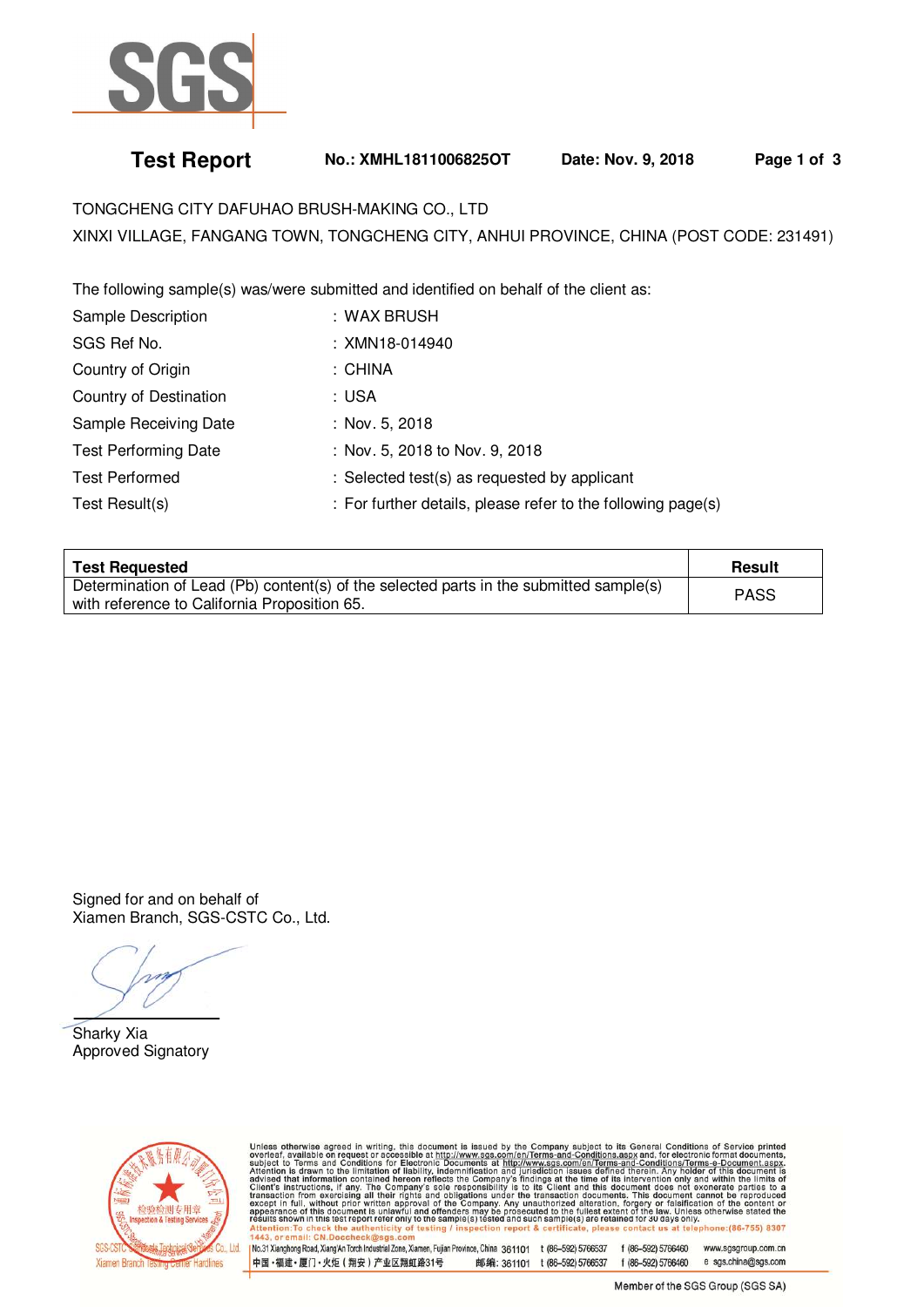

**Test Report No.: XMHL1811006825OT Date: Nov. 9, 2018 Page 2 of 3** 

Test Results :

Test Part Description :

| Specimen No. | <b>SGS Sample ID</b> | <b>Description</b> |  |
|--------------|----------------------|--------------------|--|
| SN1          | XMN18-014940.001     | Silvery metal part |  |

Remarks :

 $(1) 1 mg/kg = 0.0001%$ 

(2) MDL = Method Detection Limit

(3)  $ND = Not detected$  ( < MDL)

 $(4)$  "-" = Not Regulated

## **CA65- Lead (Pb)**

 Test Method : CPSC Test Method: CPSC-CH-E1001-08.3 'Standard Operating Procedure for Determining Total

Lead (Pb) in Children's Metal Products (Including Children's Metal Jewelry)'.

| Test Item(s)   | Limit | Unit          | MDL | <u>001</u>  |
|----------------|-------|---------------|-----|-------------|
| Lead (Pb)      | 0.01  | % (w/w) 0.002 |     | ND.         |
| <b>Comment</b> |       |               |     | <b>PASS</b> |

Note :

(1) The limit is referenced to the requirement as stated in the County of San Francisco Superior Court, Case No. CGC-09-489839/CGC-08-476552/CGC-11-508435/CGC-01-319336/CGC-10- 505118/County of Santa Clara Case No 110 CV 172362/the Superior Court of the State of California Case No CIV 1003366/County of Alameda Superior Court, RG 10-530436/10-530300/RG-07- 356892/RG-10-514803/County of Contra Costa Case No. CGC-09-485784/County of Marin Case No. CIV-10-00626/ Senate Bill No. 929 and Public Law (Consumer Product Safety Improvement Act of 2008, CPSIA).



Unless otherwise agreed in writing, this document is issued by the Company subject to its General Conditions of Service printed overleaf, available on request or accessible at http://www.sgs.com/en/Terms-and-Conditions.as

No.31 Xianghong Road, Xiang'An Torch Industrial Zone, Xiamen, Fujian Province, China 361101 t (86-592) 5766537 f (86-592) 5766460 www.sasaroup.com.cn 中国·福建·厦门·火炬 (翔安) 产业区翔虹路31号 邮编: 361101 t (86-592) 5766537 f (86-592) 5766460 e sgs.china@sgs.com